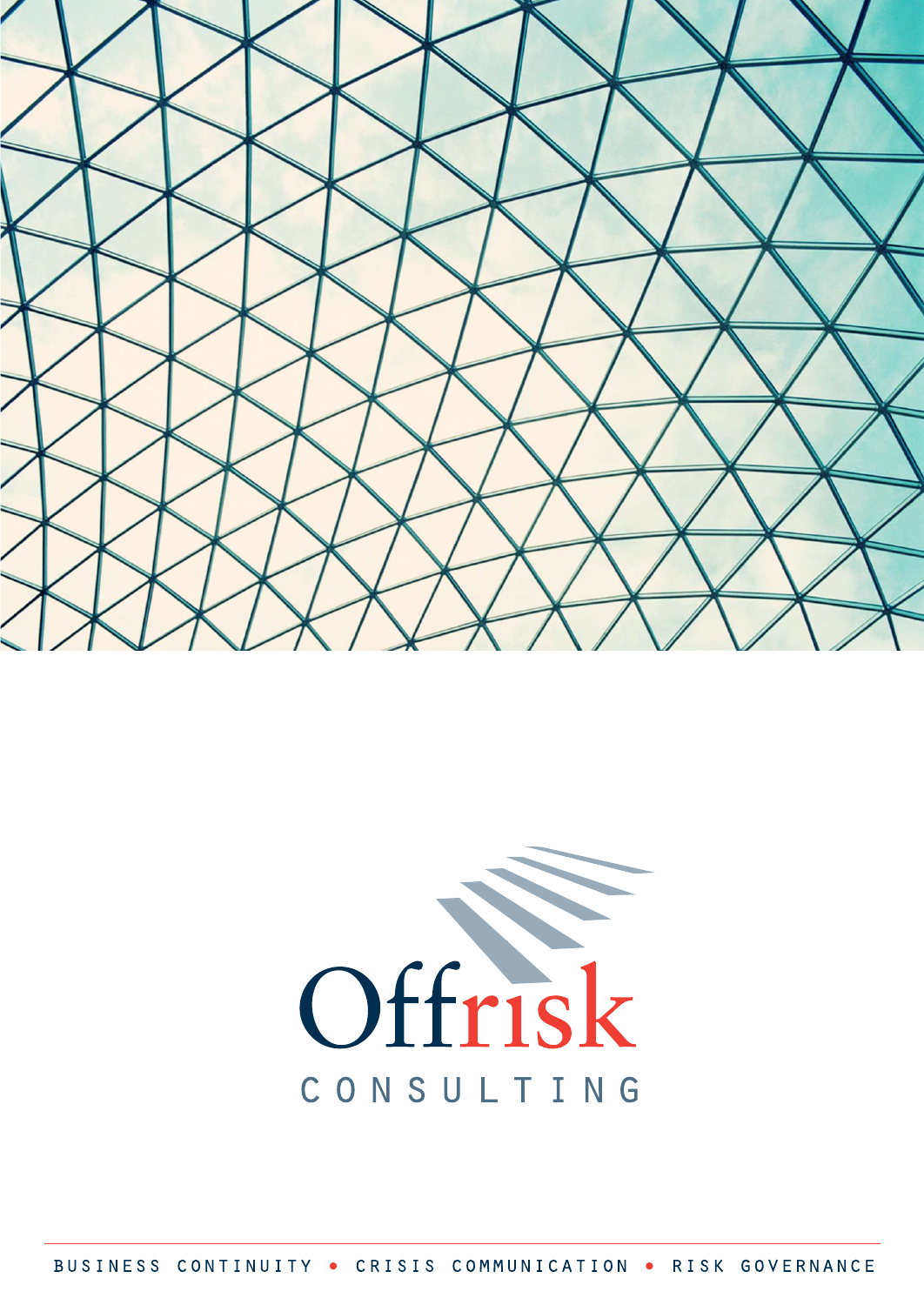A call from your Operations Manager tells you: not only that your flagship headquarters is ablaze, but your product prototypes have been destroyed; your e-mail has stopped working; and your staff cannot access the premises. Combine all that with media speculation and TV cameras camped outside the offices.

#### Is your strategy clear? Are your people focused? Is your organisation ready?

In the same way that a pilot boards a ship to steer it through hazardous waters, our risk management professionals will come on board to:

- Develop your personnel through direct coaching or attendance at our training courses
- Assist in the design and implementation of management strategies, policies, procedures and structures that will ensure your business plan succeeds and that you are prepared for the unexpected.

"Offrisk Consulting prides itself in taking the time to listen and understand our customers' specific risk management requirements before recommending and delivering tailored solutions."

Graham Offord, Principal Consultant

# Business Continuity Management

Seamless continuity of critical activities

Your organisation's resilience has to be assured.

In order to build or refine a BS25999-compliant plan, we will work with your teams to:

- Analyse the impact of interruption and your tolerance to it
- Develop realistic continuity strategies
- Construct a time-lined, action-orientated plan responsive to an unexpected interruption.

Plans developed in our **RecoveryFlow**® graphical format contain colour-coded flowcharts, checklists and actions tailored for emergency response, crisis management and operational business process recovery activities. Plans include specific guidance for ICT recovery, staff welfare and media relations.

Business Continuity training provides a firm basis for planning. Rehearsal exercises bring your plan to life by simulating realistic scenarios, stakeholder demands and media interest, truly helping to embed Business Continuity Management in your organisation's culture.

## Corporate Risk Governance

Manage the risks that matter

Your organisation needs a framework of good management practice to identify, assimilate and respond to the opportunities and risks it faces.

We work with our clients to guide their:

- Understanding of core objectives
- Identification of threats and opportunities faced
- Allocation of practical control measures to specific members of your team
- Adoption of a risk management ethos as part of the 'day job.'

In addition, our innovative, web-based **Balanced RiskCard**® facilitates an organisational approach to risk management from the shop floor to the board.

For organisations seeking to understand the importance of good risk governance we provide training for Directors, Risk Managers and other specialists, running several courses a year; on an open basis and for individual clients.